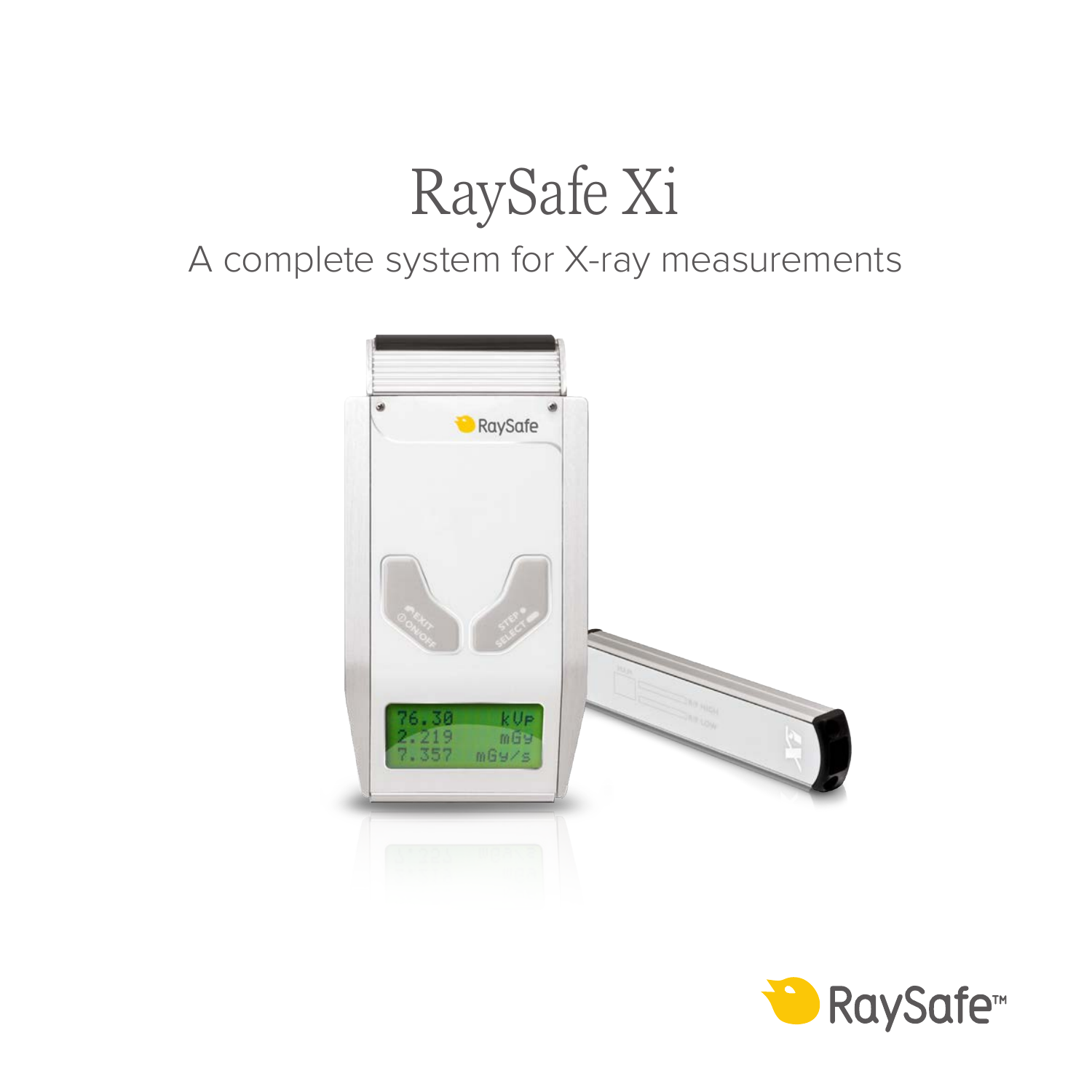### Meet the family!

The RaySafe Xi is a complete system for multiparameter measurements on all X-ray modalities. It simultaneously measures everything from kVp and dose to HVL and waveforms. It is preferred by leading experts from all over the world. Invest just a few seconds of your life in RaySafe Xi, and it may completely change it. At least in the way you measure on X-ray equipment.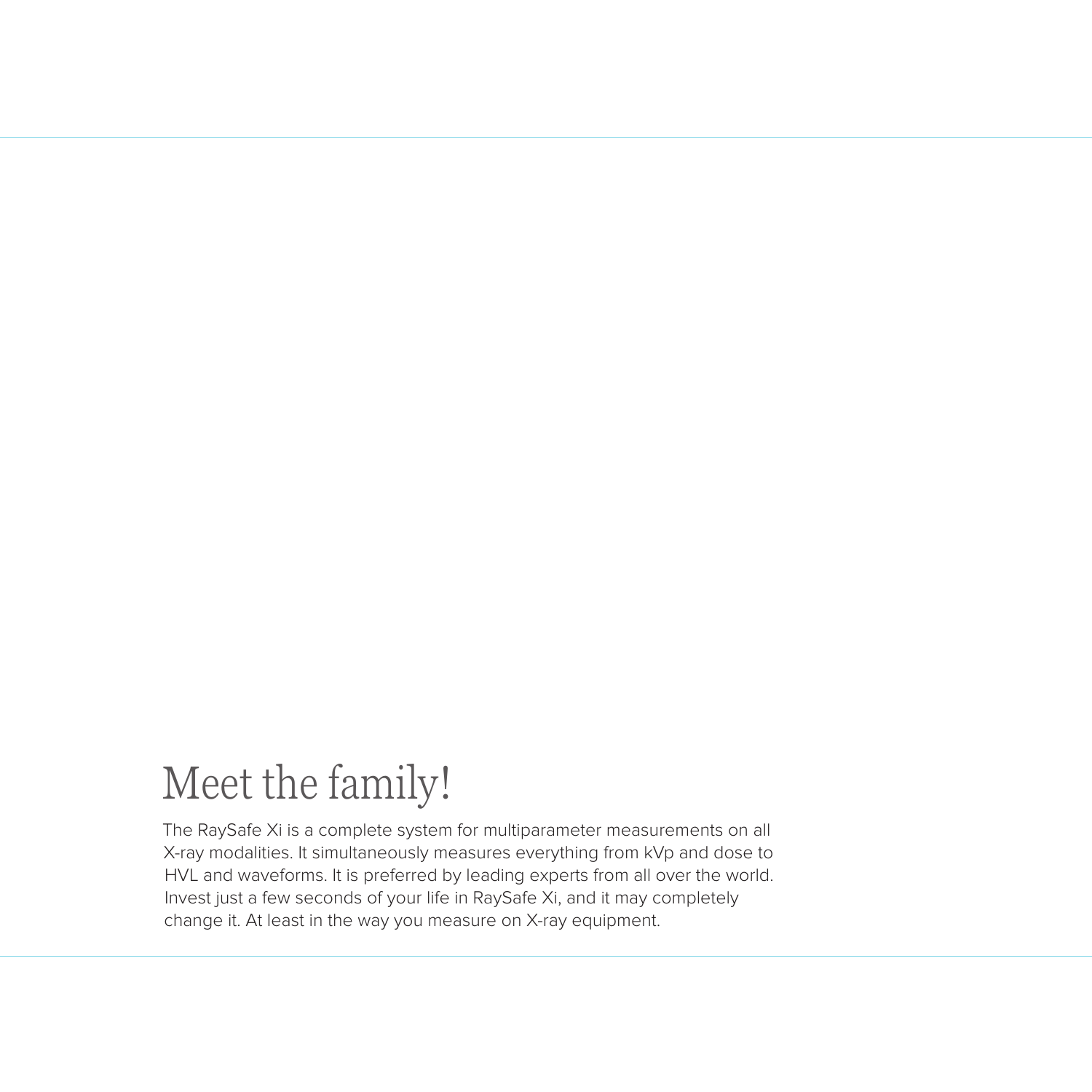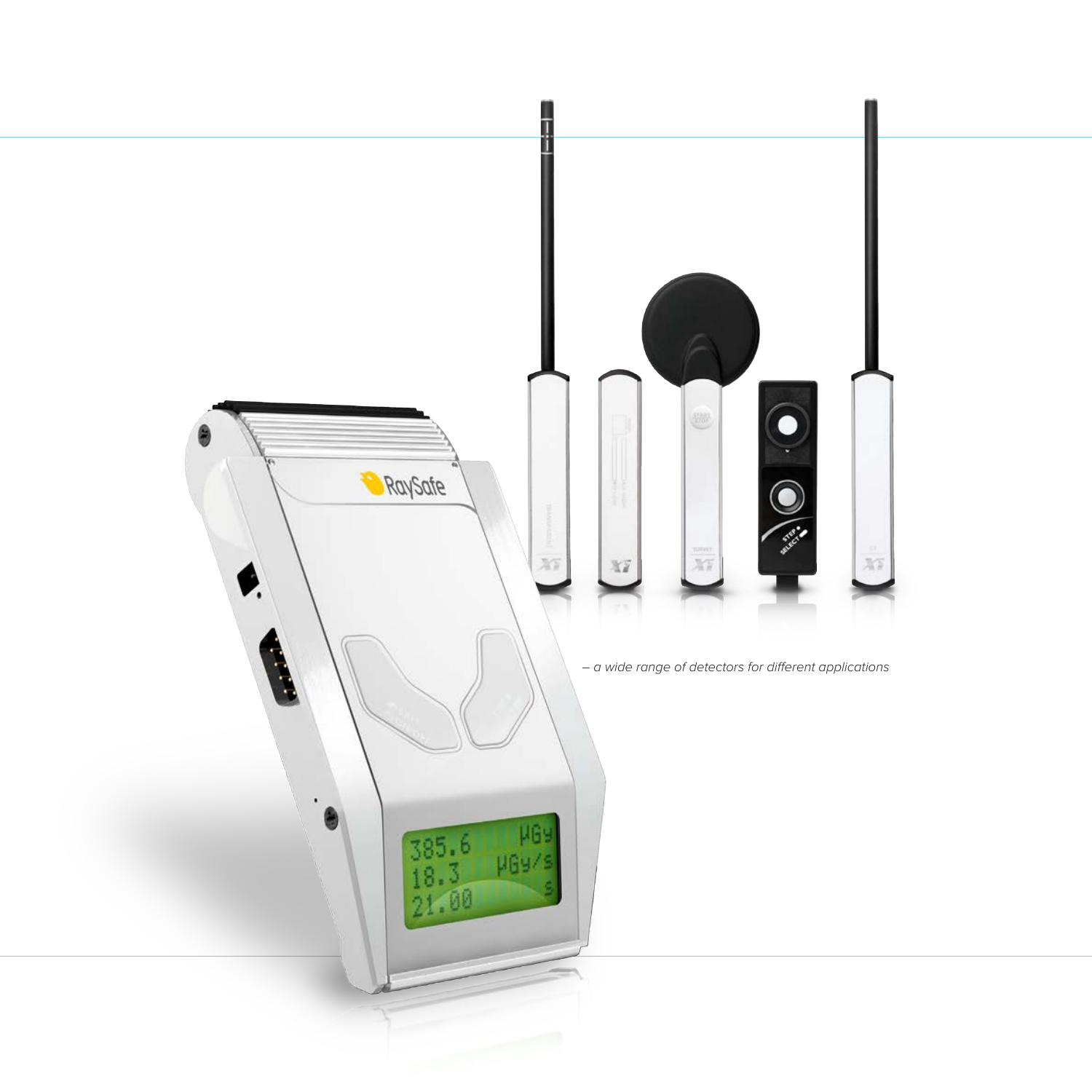## The values of the RaySafe Xi

#### MODULAR

Whether you start with a base unit and one detector, or a Prestige Kit for all modalities, the RaySafe Xi makes it easy for you to grow your system over time or as your needs change. Additional detectors and options can be added at any time to enhance the capabilities of your system. This makes the RaySafe Xi a smart investment now, and for the future.

#### PREFERRED

In 2011, the RaySafe Xi became the most widely-used solid state quality assurance tool in the world. Leading manufacturers of X-ray equipment around the world have standardized on the RaySafe Xi from their R&D, to their factory to their field service technicians.

The majority of diagnostic physicists and government inspectors also use the RaySafe Xi in their daily work. This makes any needed measurement comparison between biomedical engineers, physicists, inspectors and field service engineers simple and consistent.

#### SIMPLE

A good tool should simplify your life, not complicate it. The RaySafe Xi goes from set up to results in under a minute. With its intuitive user interface and two key operation, it is easy to learn and master.

RaySafe Xi view software shows waveforms and easily exports data to Excel for reporting. Because we understand that you want to focus on interpreting the measured data instead of worrying about how to obtain it.

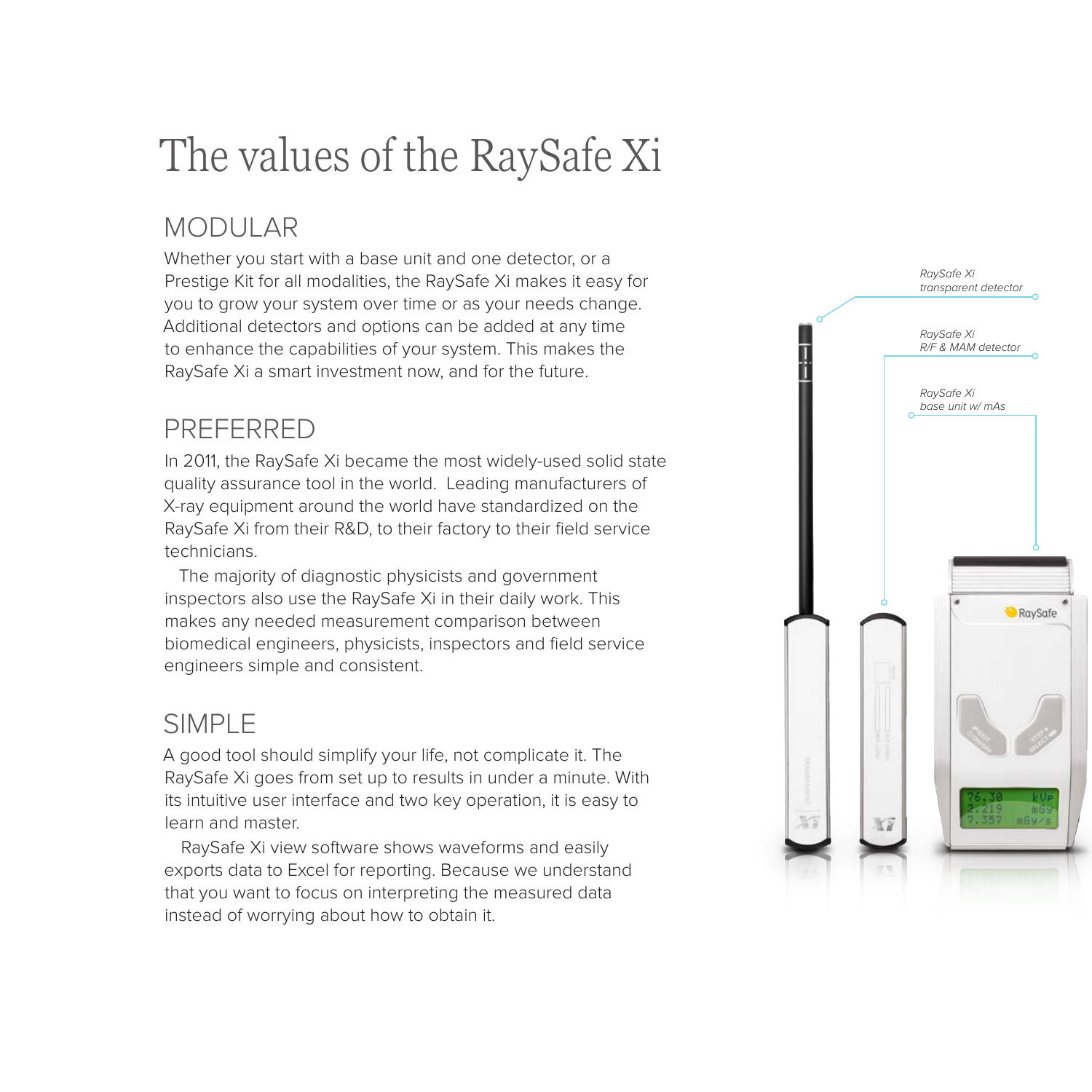

#### ACCURATE

The RaySafe Xi solid state technology offers many benefits, including durability, a smaller footprint, and enhanced sensitivity. But did you know that our proprietary solution also provides increased accuracy? All RaySafe Xi detectors use multiple sensors and have our "Active Compensation" system. This provides a flat energy dependence, not only for radiography and fluoroscopy but also in the mammography range. It also gives our users the ability to measure multiple parameters all in one instrument including HVL – on the fly.

#### DURABLE

QA instrumentation needs to withstand life on the road – and its inevitable bumps. The RaySafe Xi is prepared for the most demanding applications. From its durable case with its custom foam insert to hold detectors and accessories, to the robust design of the base unit and solid state detectors, the RaySafe Xi can easily manage the unavoidable drops and mishaps.

#### AT YOUR SERVICE

Keeping your instrument performing and looking like new is easy with our annual service program and extended warranty. Simply send in your instrument annually for calibration and we will extend the full warranty for another year for up to 5 years. Your annual service includes the most comprehensive calibration in the industry, firmware updates, and free replacement of any damaged or unsightly parts in your instrument and in your case.

Our service customers benefit from a faster turnaround time and an ISO 17025-certified calibration facility using NIST/PTB calibration standards. Because your reputation and the quality of your service depends on a well-calibrated and maintained instrument.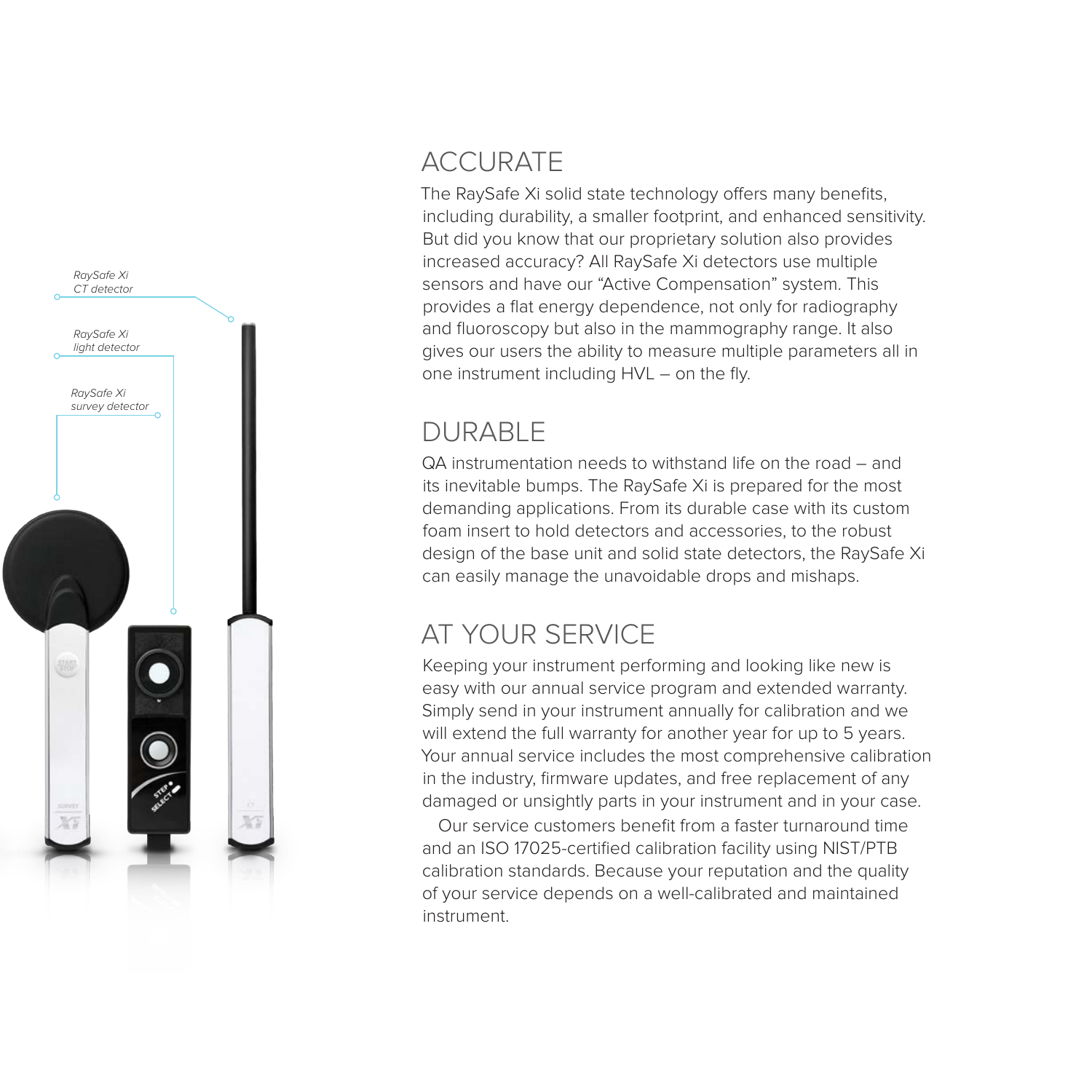### Isn't precision in mammography important?

RaySafe

k Up  $m$  $G$  $mgy/s$ 

Mammography examinations play a vital role in early detection and reduction of mortality from breast cancer. Diagnosis is dependent on the quality of the X-ray image, making the precision of quality assurance measurements critical.

There have been rapid improvements in the mammography field over the last few years. Many manufacturers have released new systems with higher sensitivity by utilizing various target/filter combinations and combo modes. Working together with our mammography imaging partners, we have improved both the scope and precision of the RaySafe Xi MAM solution.

Apart from our unique ability to handle common tube ageing effects, the RaySafe Xi MAM detector can directly measure the HVL for each exposure without the need for filters and multiple exposures. Our solution provides the user with traceable calibrations for specific beam qualities such as Mo/Mo, Mo/Rh, W/Al, W/Rh and W/Ag, making the RaySafe Xi the ideal choice for both analogue and digital mammographic machines. It even handles combinations of beam qualities and scanning machines.

> We know precision and traceability matters, especially in mammography applications. So we've developed the most comprehensive mammography solution available.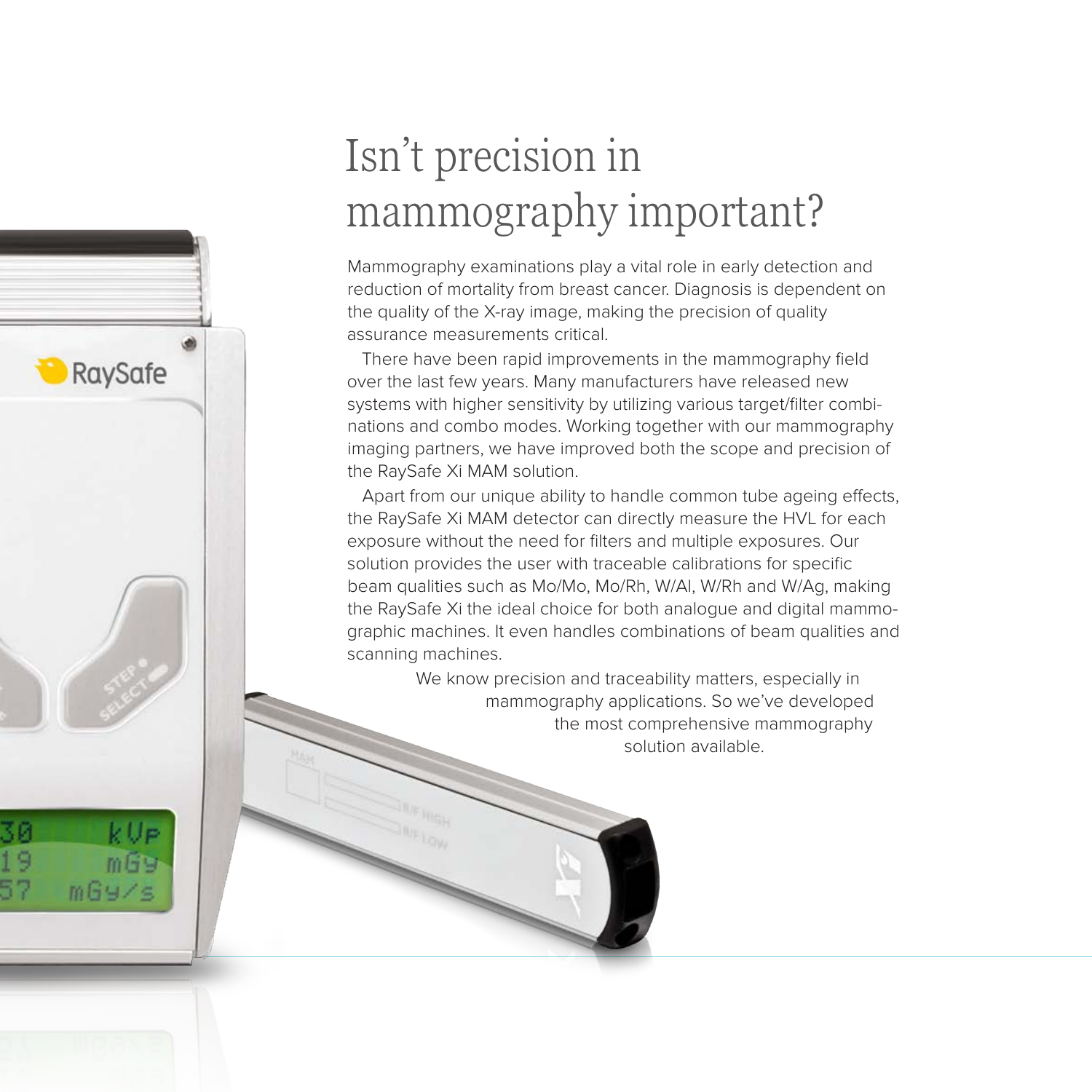When it comes to true productivity and value for money, the RaySafe Xi is *simply preferred.*

### You are in good company!

Unfors RaySafe has a long history of precision instrumentation. Through acceptance and input from our customers worldwide, we've grown into the world-leader in quality assurance instrumentation. For the majority of physicists, X-ray manufacturers, biomedical engineers and government inspectors, the RaySafe Xi is simply preferred over other systems.

We appreciate our loyal customers and we continue to invest heavily in R&D to ensure that our leading edge solutions will meet your needs today, tomorrow and well into the future.